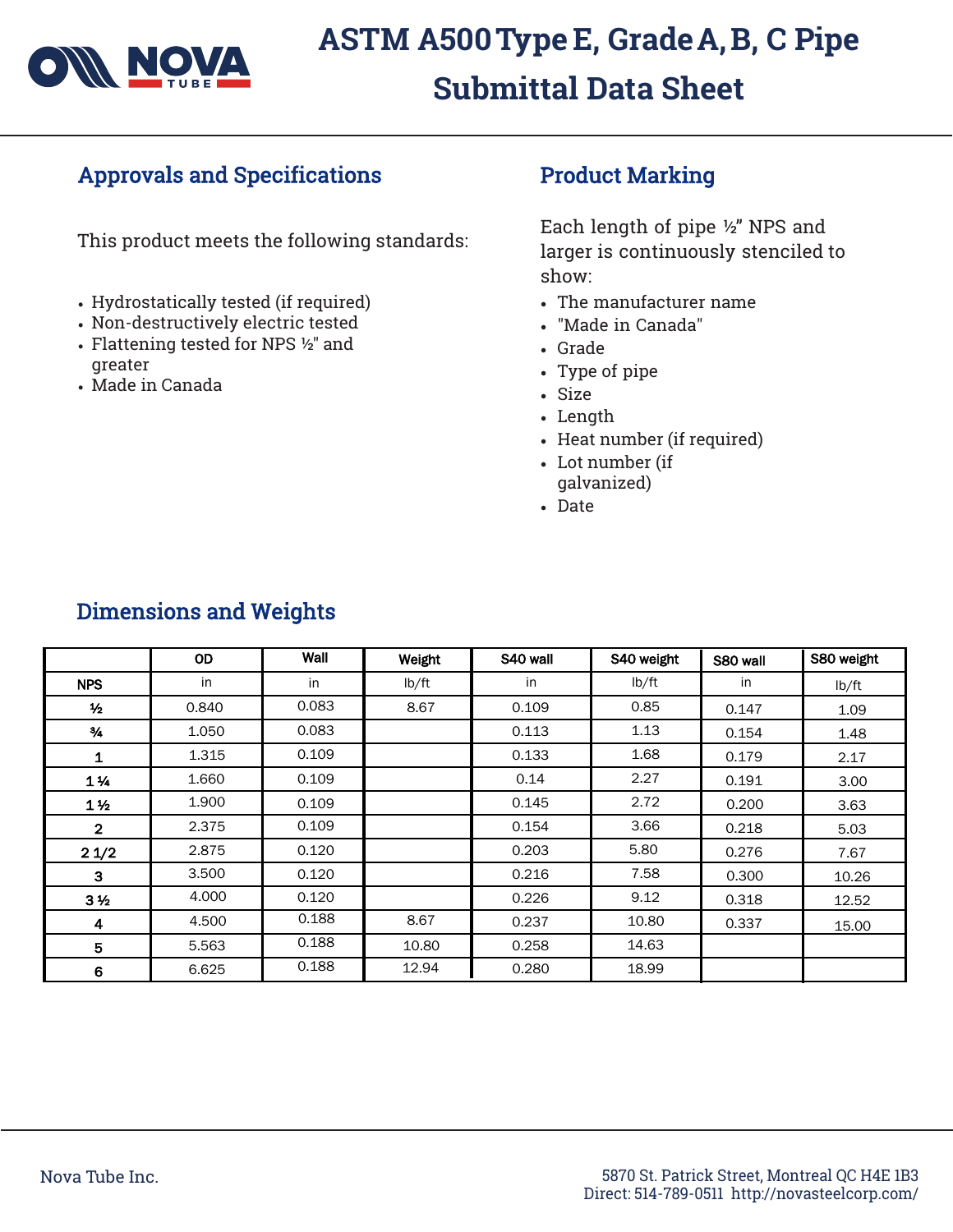

# **ASTM A500 Type E, Grade A, B, C Pipe Submittal Data Sheet**

#### **Scope**

Covers bare and black electric resistance welded, Grade A, B, C pipe. Light-weight pipe is suitable for joining by welding and by rolled grooving while the standard-weight pipe is suitable cut or rolled groove, threading, and welding. Produced to latest revision of ASTM A500/A500M.

#### **Manufacture**

Welded tubing shall be made from flat-rolled steel by the electri-resistance welding process.

#### **Hot-Dipped Galvanized**

The average weight of zinc coating determined by the ASTM A90 testing method shall not be less than 1.8 oz. per sq. ft. of surface (inside and outside) When galvanized pipe is bent or otherwise fabricated to a degree which causes zinc coating to stretch or compress beyond the limit of elasticity, some flaking of the coating may occur.

#### **Hydrostatic Testing and Non-destructive Electric Testing**

Hydrostatic test pressures for plain-end pipe are indicated below (psi). Test pressures shall be maintained for a minimum of 5 seconds. Non-destructive electric testing of the weld seam is done on each length of ERW pipe NPS 1/2" and larger.

| <b>NPS</b>     | .188 | <b>S40</b> | <b>S80</b> |
|----------------|------|------------|------------|
| $\frac{1}{2}$  |      | 1200       | 1200       |
| $\frac{3}{4}$  |      | 1200       | 1200       |
|                |      | 1200       | 1200       |
| $1\frac{1}{4}$ |      | 1300       | 1900       |
| 1 <sub>2</sub> |      | 1300       | 1900       |
| 2              |      | 2500       | 2500       |
| 21/2           |      | 2500       | 2500       |
| 3              |      | 2500       | 2500       |
| 31/2           |      | 2370       | 2800       |
| 4              | 1700 | 2210       | 2800       |
| 5              | 1420 | 1950       |            |
| 6              | 1190 | 1780       |            |